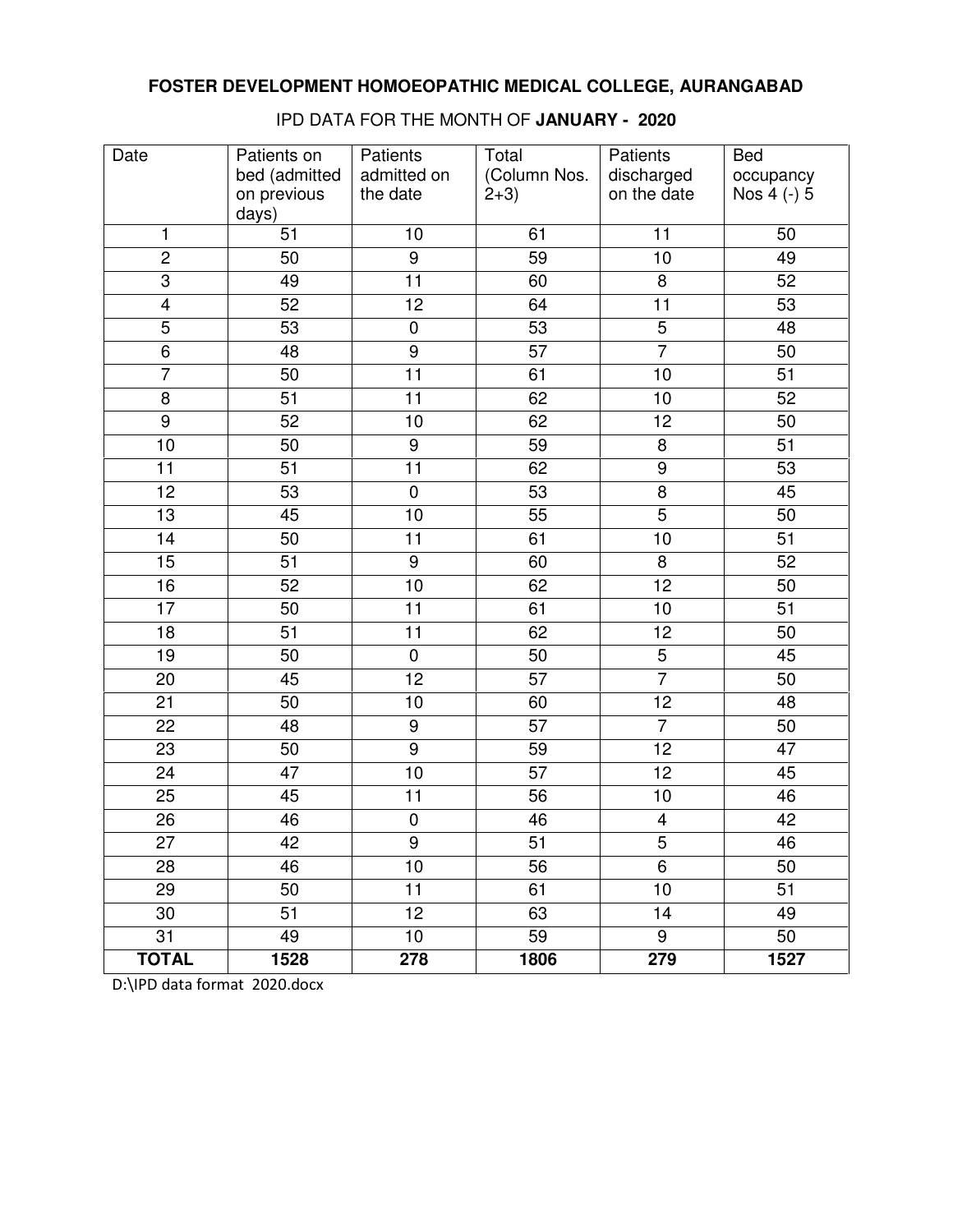| Date            | Patients on     | Patients         | Total           | Patients                | <b>Bed</b>      |
|-----------------|-----------------|------------------|-----------------|-------------------------|-----------------|
|                 | bed (admitted   | admitted on      | (Column Nos.    | discharged              | occupancy       |
|                 | on previous     | the date         | $2+3)$          | on the date             | Nos 4 (-) 5     |
|                 | days)           |                  |                 |                         |                 |
| $\mathbf{1}$    | 50              | 11               | 61              | 10                      | 51              |
| $\overline{2}$  | 51              | $\overline{0}$   | $\overline{51}$ | $\overline{7}$          | $\overline{44}$ |
| $\overline{3}$  | $\overline{44}$ | $\overline{11}$  | 55              | 7                       | $\overline{48}$ |
| $\overline{4}$  | $\overline{48}$ | $\overline{11}$  | 59              | $\overline{9}$          | 50              |
| $\overline{5}$  | 50              | $\overline{9}$   | 59              | $\overline{9}$          | 50              |
| $\overline{6}$  | 50              | $\overline{9}$   | 59              | 12                      | 47              |
| $\overline{7}$  | 47              | 10               | $\overline{57}$ | $\overline{12}$         | 45              |
| $\overline{8}$  | 45              | $\overline{11}$  | 56              | 6                       | 50              |
| $\overline{9}$  | 50              | $\overline{0}$   | $\overline{50}$ | $\overline{4}$          | 46              |
| 10              | 46              | 10               | $\overline{56}$ | $\overline{6}$          | $\overline{50}$ |
| $\overline{11}$ | $\overline{50}$ | $\overline{11}$  | 61              | $\overline{13}$         | $\overline{48}$ |
| $\overline{12}$ | 48              | 10               | 58              | $\overline{13}$         | 45              |
| $\overline{13}$ | 45              | 11               | $\overline{56}$ | $\overline{8}$          | 48              |
| 14              | 48              | 10               | $\overline{58}$ | $\overline{13}$         | 45              |
| 15              | 45              | $\boldsymbol{9}$ | $\overline{54}$ | 14                      | 40              |
| 16              | 40              | $\mathbf 0$      | 40              | $\overline{17}$         | 23              |
| $\overline{17}$ | 23              | $\overline{18}$  | $\overline{41}$ | $\overline{10}$         | $\overline{31}$ |
| $\overline{18}$ | $\overline{31}$ | $\overline{12}$  | 43              | $\overline{5}$          | $\overline{38}$ |
| 19              | $\overline{38}$ | $\overline{0}$   | $\overline{38}$ | $\overline{5}$          | 33              |
| 20              | $\overline{33}$ | 14               | $\overline{47}$ | $\overline{4}$          | 43              |
| 21              | 43              | $\pmb{0}$        | 43              | $\overline{\mathbf{4}}$ | 39              |
| 22              | 39              | $\overline{15}$  | $\overline{54}$ | 10                      | 44              |
| $\overline{23}$ | $\overline{44}$ | $\overline{0}$   | $\overline{44}$ | 10                      | $\overline{34}$ |
| $\overline{24}$ | $\overline{34}$ | 16               | $\overline{50}$ | $\overline{12}$         | $\overline{38}$ |
| 25              | 38              | 15               | 53              | 21                      | 32              |
| $\overline{26}$ | 32              | $\overline{13}$  | $\overline{45}$ | $\overline{12}$         | $\overline{33}$ |
| $\overline{27}$ | 33              | $\overline{12}$  | 45              | $\overline{2}$          | 43              |
| $\overline{28}$ | $\overline{43}$ | $\overline{6}$   | 49              | $\overline{10}$         | 39              |
| 29              | 39              | 18               | 57              | 4                       | 53              |
| <b>TOTAL</b>    | 1227            | 272              | 1499            | 269                     | 1230            |

#### IPD DATA FOR THE MONTH OF **FEBRUARY 2020**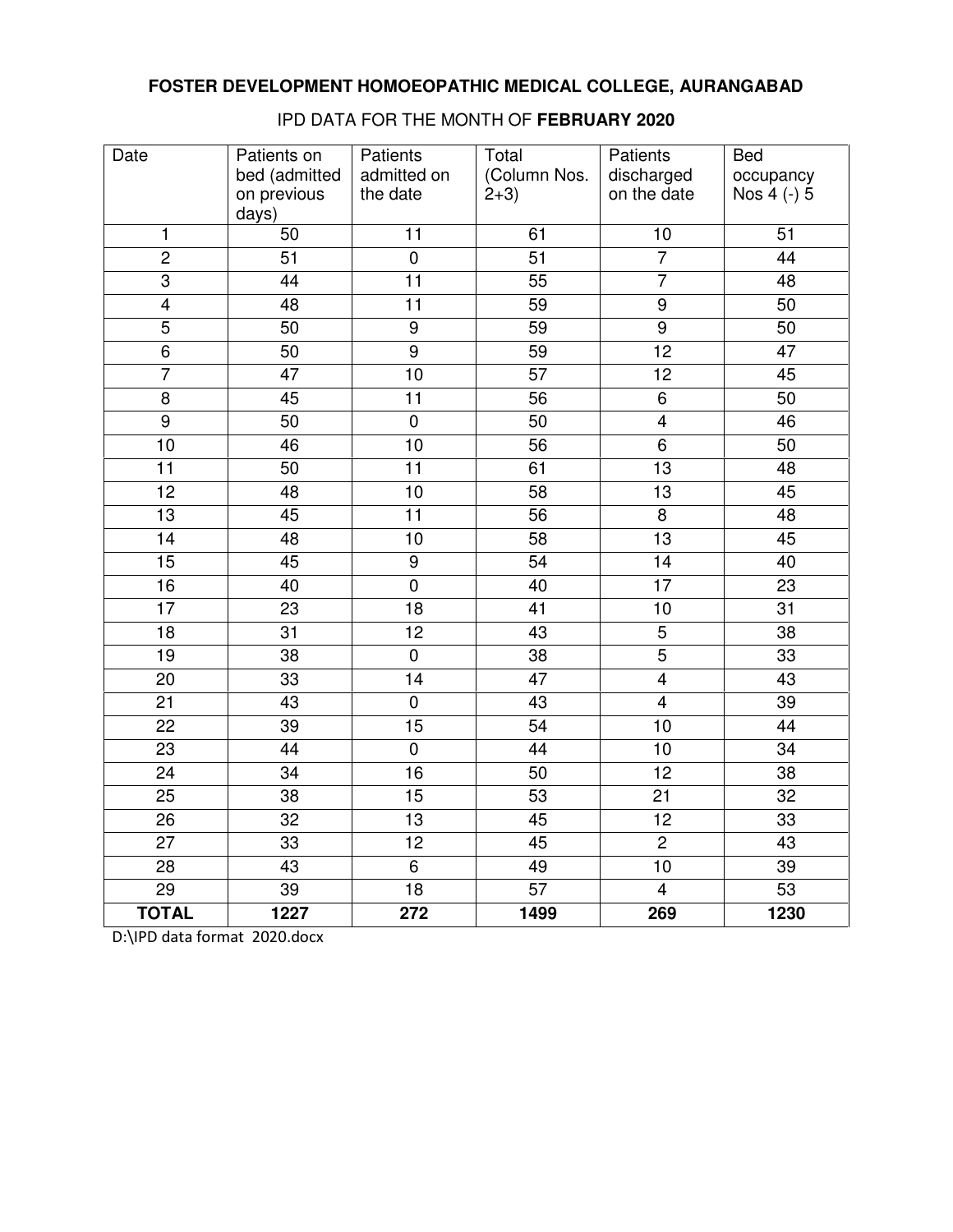| Date            | Patients on<br>bed (admitted | Patients<br>admitted on | Total<br>(Column Nos. | Patients<br>discharged  | <b>Bed</b><br>occupancy |
|-----------------|------------------------------|-------------------------|-----------------------|-------------------------|-------------------------|
|                 | on previous<br>days)         | the date                | $2+3)$                | on the date             | Nos 4 (-) 5             |
| 1               | 53                           | $\pmb{0}$               | 53                    | 5                       | 48                      |
| $\overline{2}$  | 48                           | $\overline{9}$          | $\overline{57}$       | $\overline{13}$         | $\overline{44}$         |
| $\overline{3}$  | 44                           | 10                      | $\overline{54}$       | 13                      | 41                      |
| $\overline{4}$  | 41                           | $\overline{11}$         | 52                    | $\overline{5}$          | 47                      |
| $\overline{5}$  | 47                           | 13                      | 60                    | 14                      | 46                      |
| 6               | 46                           | 13                      | 59                    | $\overline{7}$          | 52                      |
| $\overline{7}$  | 52                           | 15                      | 67                    | 8                       | 59                      |
| 8               | 59                           | $\pmb{0}$               | 59                    | 12                      | 47                      |
| $\overline{9}$  | 47                           | $\overline{9}$          | 56                    | $\overline{5}$          | 51                      |
| 10              | $\overline{51}$              | $\overline{0}$          | $\overline{51}$       | $\overline{5}$          | 46                      |
| $\overline{11}$ | 46                           | 11                      | 57                    | $\overline{9}$          | 48                      |
| $\overline{12}$ | 48                           | 12                      | 60                    | $\overline{12}$         | 48                      |
| 13              | 48                           | 11                      | 59                    | 12                      | 47                      |
| 14              | 47                           | 12                      | 59                    | $\overline{\infty}$     | 51                      |
| 15              | 51                           | $\pmb{0}$               | 51                    | $\overline{\mathbf{4}}$ | 47                      |
| 16              | 47                           | $\overline{9}$          | 56                    | $\overline{4}$          | 52                      |
| $\overline{17}$ | 52                           | 10                      | 62                    | 10                      | 52                      |
| $\overline{18}$ | 52                           | $\overline{11}$         | 63                    | $\overline{7}$          | $\overline{56}$         |
| $\overline{19}$ | 56                           | 10                      | 66                    | 13                      | $\overline{53}$         |
| 20              | 53                           | 11                      | 64                    | 15                      | 49                      |
| 21              | 49                           | 11                      | 60                    | 15                      | 45                      |
| 22              | 45                           | $\pmb{0}$               | 45                    | 8                       | 37                      |
| 23              | 37                           | 1                       | 38                    | $\boldsymbol{9}$        | 29                      |
| 24              | 29                           | $\mathbf{1}$            | 30                    | $\overline{7}$          | 23                      |
| 25              | 23                           | $\pmb{0}$               | 23                    | $\overline{3}$          | 20                      |
| $\overline{26}$ | $\overline{20}$              | 1                       | $\overline{21}$       | $\overline{5}$          | 16                      |
| 27              | 16                           | 2                       | 18                    | $\overline{c}$          | 16                      |
| 28              | 16                           | $\overline{2}$          | 18                    | $\overline{\mathbf{4}}$ | 14                      |
| 29              | 14                           | $\pmb{0}$               | 14                    | $\overline{c}$          | 12 <sub>2</sub>         |
| 30              | 12 <sub>2</sub>              | $\overline{2}$          | 14                    | 3                       | 11                      |
| 31              | 11                           | $\mathbf{1}$            | 12 <sub>2</sub>       | $\overline{2}$          | 10                      |
| <b>TOTAL</b>    | 1260                         | 198                     | 1458                  | 241                     | 1217                    |

IPD DATA FOR THE MONTH OF **MARCH - 2020**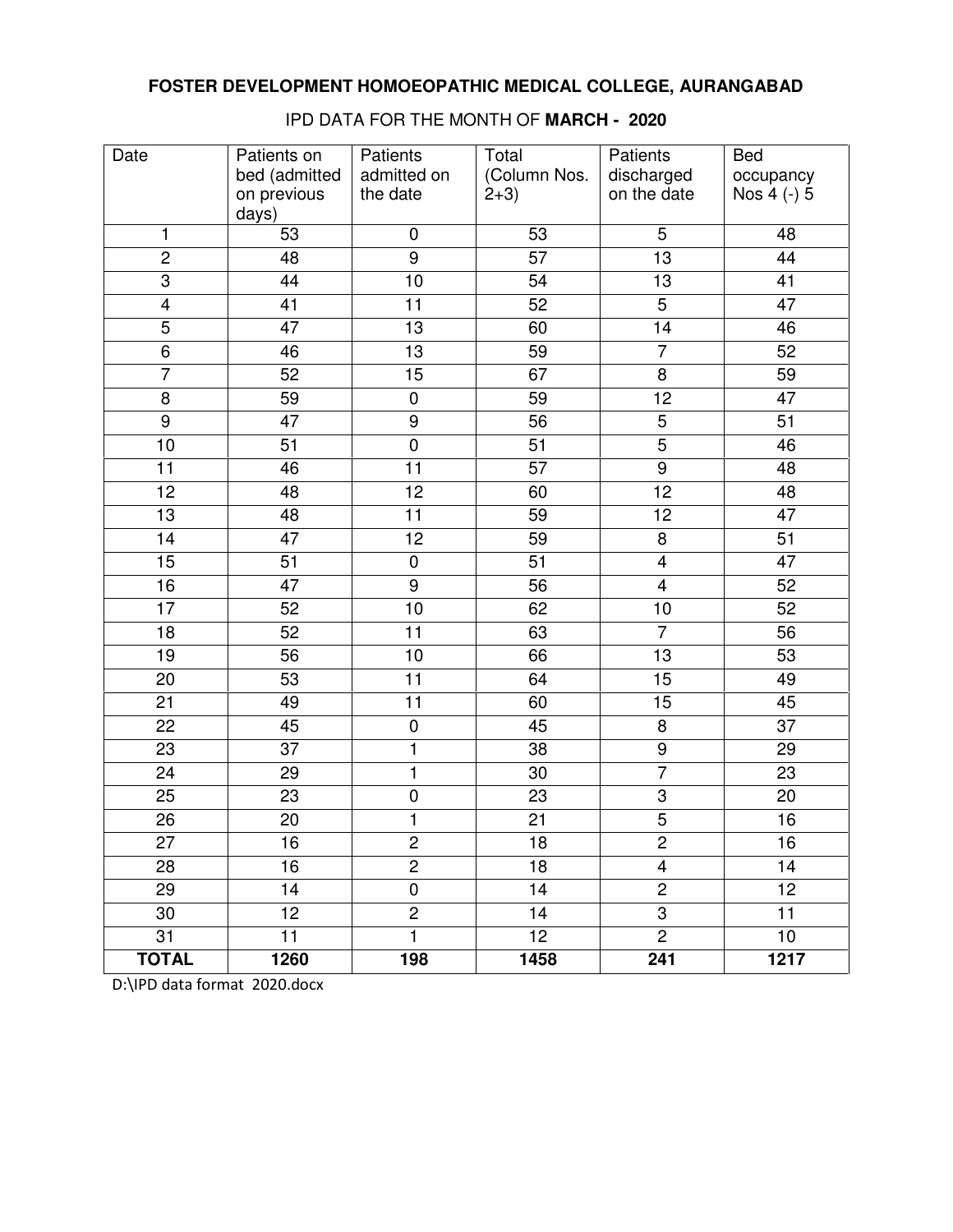| Date            | Patients on<br>bed (admitted | Patients<br>admitted on | Total<br>(Column Nos. | Patients<br>discharged  | <b>Bed</b><br>occupancy |
|-----------------|------------------------------|-------------------------|-----------------------|-------------------------|-------------------------|
|                 | on previous<br>days)         | the date                | $2+3)$                | on the date             | Nos 4 (-) 5             |
| 1               | 10                           | 3                       | 13                    | $\mathbf{1}$            | 12                      |
| $\overline{2}$  | $\overline{12}$              | $\overline{0}$          | 12                    | $\overline{2}$          | $\overline{10}$         |
| $\overline{3}$  | $\overline{10}$              | $\overline{3}$          | $\overline{13}$       | $\overline{1}$          | $\overline{12}$         |
| $\overline{4}$  | $\overline{12}$              | $\overline{4}$          | 16                    | $\overline{2}$          | $\overline{14}$         |
| $\overline{5}$  | 14                           | $\pmb{0}$               | 14                    | $\overline{1}$          | 13                      |
| $\overline{6}$  | 13                           | $\pmb{0}$               | $\overline{13}$       | $\overline{\mathbf{1}}$ | $\overline{12}$         |
| $\overline{7}$  | 12                           | $\overline{3}$          | 15                    | $\overline{1}$          | 14                      |
| 8               | 14                           | $\overline{3}$          | $\overline{17}$       | $\overline{1}$          | 16                      |
| $\overline{9}$  | 16                           | $\overline{3}$          | 19                    | $\overline{2}$          | $\overline{17}$         |
| 10              | $\overline{17}$              | $\pmb{0}$               | $\overline{17}$       | $\overline{4}$          | $\overline{13}$         |
| 11              | 13                           | $\overline{3}$          | 16                    | 4                       | $\overline{12}$         |
| 12              | 12                           | $\pmb{0}$               | 12                    | $\overline{2}$          | 10                      |
| 13              | 10                           | $\overline{3}$          | $\overline{13}$       | $\overline{3}$          | 10                      |
| 14              | 10                           | $\pmb{0}$               | 10                    | $\overline{1}$          | 9                       |
| 15              | 9                            | $\overline{c}$          | 11                    | $\overline{2}$          | 9                       |
| 16              | $\boldsymbol{9}$             | $\overline{3}$          | 12                    | $\overline{1}$          | 11                      |
| 17              | 11                           | $\overline{3}$          | 14                    | $\overline{2}$          | 12                      |
| $\overline{18}$ | $\overline{12}$              | $\overline{3}$          | 15                    | $\overline{3}$          | $\overline{12}$         |
| 19              | $\overline{12}$              | $\overline{0}$          | $\overline{12}$       | $\overline{2}$          | $\overline{10}$         |
| 20              | 10                           | $\overline{2}$          | $\overline{12}$       | $\overline{2}$          | 10                      |
| 21              | 10                           | $\overline{2}$          | $\overline{12}$       | $\overline{3}$          | 9                       |
| 22              | 9                            | $\overline{3}$          | 12                    | $\overline{2}$          | 10                      |
| 23              | 10                           | $\overline{2}$          | $\overline{12}$       | $\overline{2}$          | 10                      |
| 24              | 10                           | $\overline{3}$          | $\overline{13}$       | ī                       | 12                      |
| 25              | 12                           | $\overline{3}$          | 15                    | $\overline{4}$          | 11                      |
| $\overline{26}$ | $\overline{11}$              | $\overline{0}$          | $\overline{11}$       | 1                       | 10                      |
| 27              | 10                           | $\overline{c}$          | 12                    | $\overline{\mathbf{c}}$ | 10                      |
| 28              | 10                           | 0                       | 10                    | 1                       | 9                       |
| 29              | 9                            | $\overline{4}$          | $\overline{13}$       | 3                       | 10                      |
| 30              | 10                           | $\overline{2}$          | 12                    | 1                       | 11                      |
| 31              | $\mathbf 0$                  | $\mathbf 0$             | $\mathbf 0$           | $\mathbf 0$             | $\mathbf 0$             |
| <b>TOTAL</b>    | 339                          | 59                      | 398                   | 58                      | 340                     |

IPD DATA FOR THE MONTH OF **APRIL - 2020**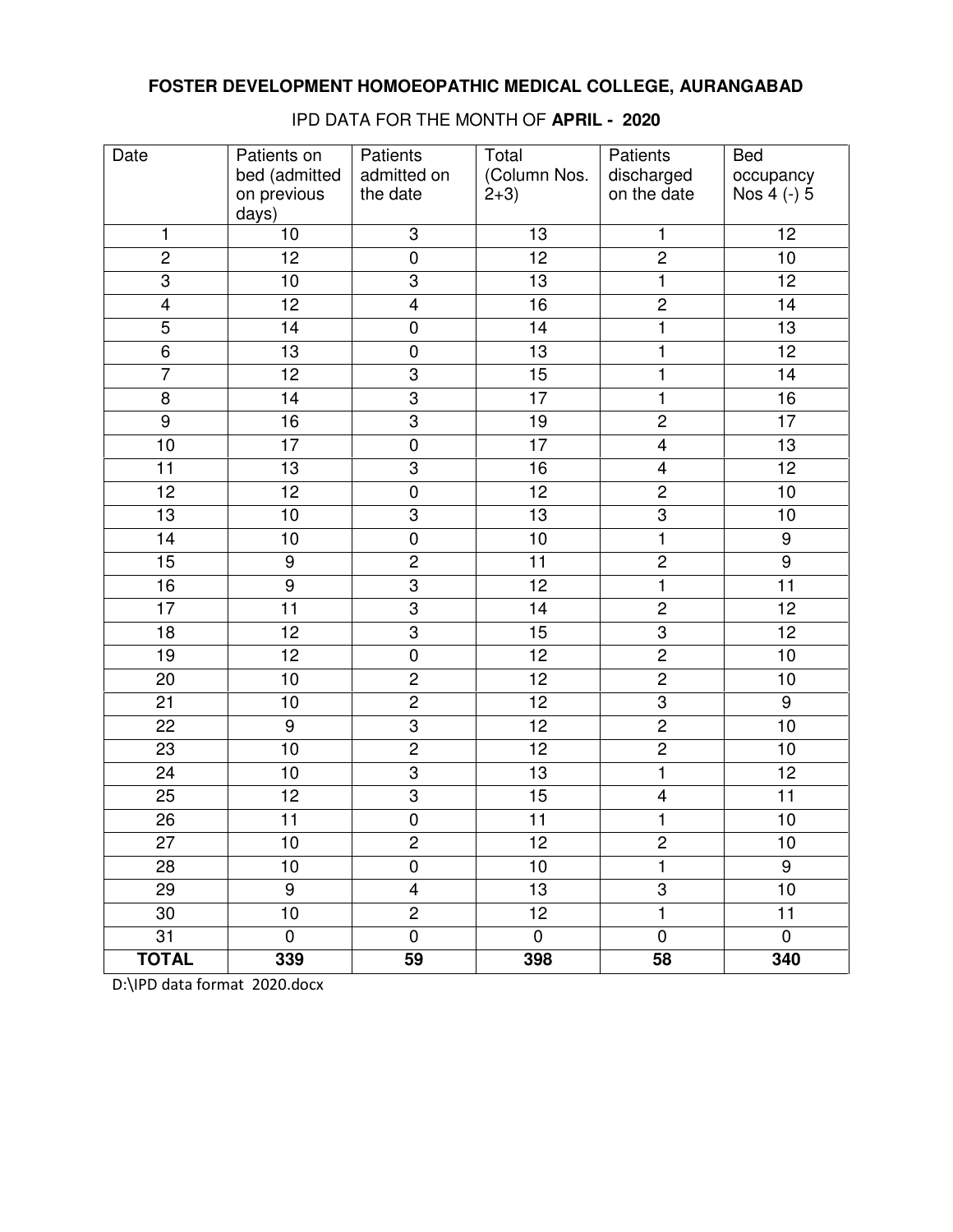| Date            | Patients on<br>bed (admitted | Patients<br>admitted on | Total<br>(Column Nos. | Patients<br>discharged  | <b>Bed</b><br>occupancy |
|-----------------|------------------------------|-------------------------|-----------------------|-------------------------|-------------------------|
|                 | on previous<br>days)         | the date                | $2+3)$                | on the date             | Nos 4 (-) 5             |
| 1               | 11                           | $\pmb{0}$               | 11                    | $\mathbf{1}$            | 10                      |
| $\overline{2}$  | $\overline{10}$              | $\overline{2}$          | 12                    | $\overline{2}$          | $\overline{10}$         |
| $\overline{3}$  | 10                           | $\overline{0}$          | 10                    | $\overline{2}$          | 8                       |
| $\overline{4}$  | 8                            | $\overline{3}$          | $\overline{11}$       | $\overline{2}$          | $\overline{9}$          |
| $\overline{5}$  | 9                            | $\overline{3}$          | 12                    | $\overline{2}$          | 10                      |
| $\overline{6}$  | 10                           | $\overline{3}$          | $\overline{13}$       | $\overline{2}$          | 11                      |
| $\overline{7}$  | 11                           | $\pmb{0}$               | 11                    | $\overline{2}$          | 9                       |
| 8               | $\boldsymbol{9}$             | $\overline{\mathbf{4}}$ | 13                    | $\overline{\mathbf{1}}$ | $\overline{12}$         |
| $\overline{9}$  | $\overline{12}$              | $\overline{\mathbf{4}}$ | 16                    | $\overline{2}$          | 14                      |
| 10              | $\overline{14}$              | $\pmb{0}$               | $\overline{14}$       | $\overline{2}$          | $\overline{12}$         |
| 11              | 12                           | $\overline{\mathbf{4}}$ | 16                    | $\overline{1}$          | $\overline{15}$         |
| 12              | 15                           | $\overline{4}$          | 19                    | $\overline{2}$          | 17                      |
| 13              | 17                           | $\overline{2}$          | 19                    | $\overline{2}$          | 17                      |
| 14              | 17                           | $\overline{2}$          | 19                    | $\overline{3}$          | 16                      |
| 15              | 16                           | $\overline{3}$          | 19                    | $\overline{2}$          | 17                      |
| 16              | 17                           | $\overline{2}$          | 19                    | $\overline{4}$          | 15                      |
| 17              | 15                           | $\pmb{0}$               | 15                    | $\overline{2}$          | 13                      |
| $\overline{18}$ | $\overline{13}$              | $\overline{3}$          | 16                    | $\overline{4}$          | $\overline{12}$         |
| 19              | $\overline{12}$              | $\overline{3}$          | 15                    | $\overline{2}$          | $\overline{13}$         |
| 20              | 13                           | $\overline{3}$          | 16                    | $\overline{2}$          | 14                      |
| 21              | 14                           | $\overline{2}$          | 16                    | $\overline{3}$          | 13                      |
| 22              | 13                           | $\overline{4}$          | $\overline{17}$       | $\overline{2}$          | 15                      |
| 23              | 15                           | $\overline{4}$          | 19                    | 3                       | 16                      |
| 24              | 16                           | $\pmb{0}$               | $\overline{16}$       | $\overline{3}$          | 13                      |
| 25              | 13                           | $\pmb{0}$               | $\overline{13}$       | $\overline{2}$          | 11                      |
| $\overline{26}$ | $\overline{11}$              | $\overline{3}$          | $\overline{14}$       | $\overline{\mathbf{1}}$ | $\overline{13}$         |
| 27              | 13                           | 3                       | 16                    | 3                       | 13                      |
| 28              | 13                           | 3                       | 16                    | 3                       | 13                      |
| 29              | 13                           | 3                       | $\overline{16}$       | $\overline{c}$          | 14                      |
| 30              | 14                           | $\overline{4}$          | 18                    | $\overline{2}$          | 16                      |
| 31              | 16                           | $\mathbf 0$             | 16                    | $\overline{1}$          | 15                      |
| <b>TOTAL</b>    | 402                          | 71                      | 473                   | 67                      | 406                     |

IPD DATA FOR THE MONTH OF **MAY - 2020**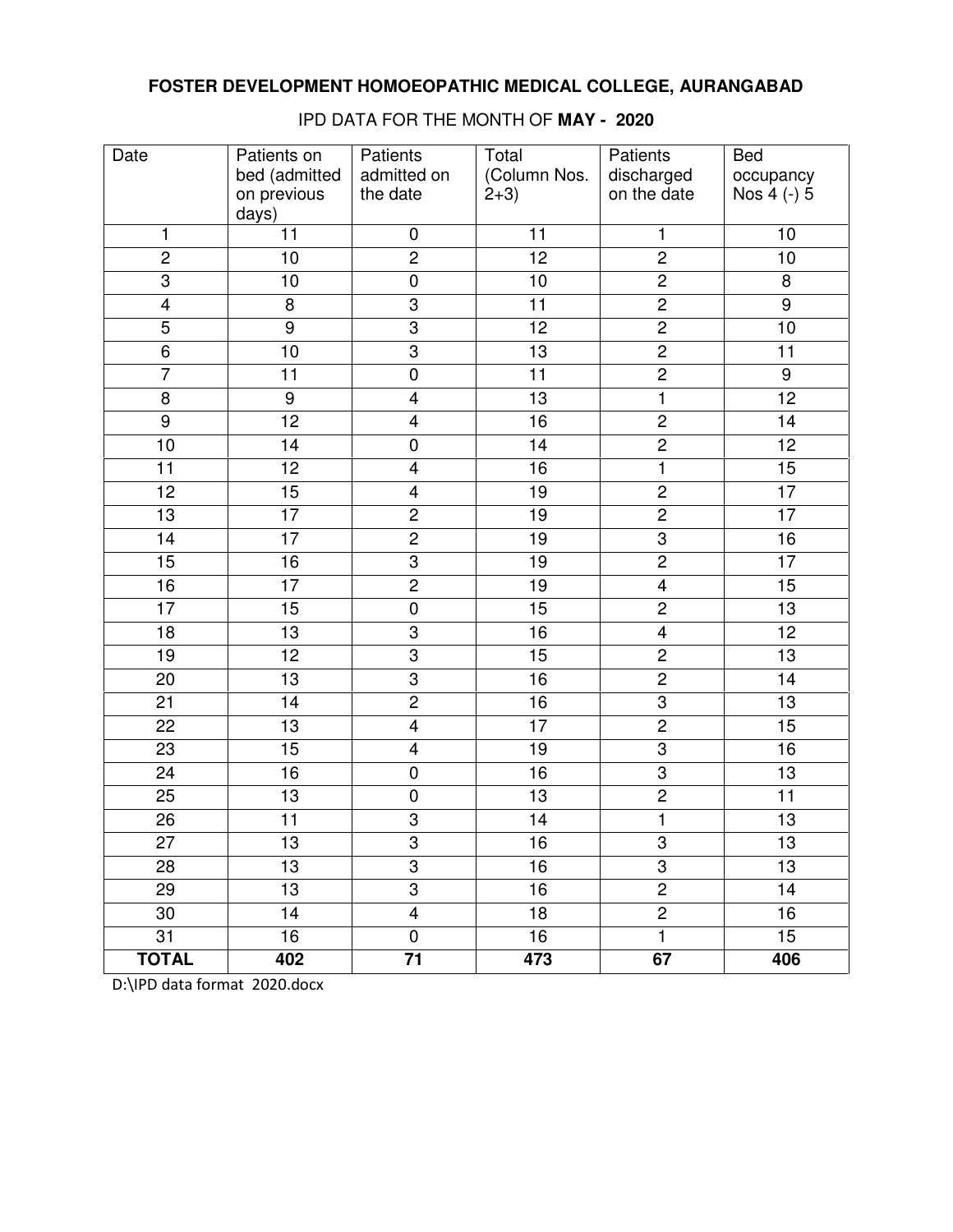| Date            | Patients on<br>bed (admitted | Patients<br>admitted on | Total<br>(Column Nos. | Patients<br>discharged<br>on the date | <b>Bed</b><br>occupancy<br>Nos 4 (-) 5 |
|-----------------|------------------------------|-------------------------|-----------------------|---------------------------------------|----------------------------------------|
|                 | on previous<br>days)         | the date                | $2+3)$                |                                       |                                        |
| 1               | 15                           | $\overline{\mathbf{4}}$ | 19                    | $\overline{c}$                        | 17                                     |
| $\overline{2}$  | $\overline{17}$              | $\overline{4}$          | $\overline{21}$       | $\overline{2}$                        | $\overline{19}$                        |
| $\overline{3}$  | 19                           | $\overline{\mathbf{4}}$ | 23                    | $\overline{2}$                        | 21                                     |
| $\overline{4}$  | 21                           | $\overline{3}$          | 24                    | $\overline{2}$                        | 22                                     |
| $\overline{5}$  | 22                           | $\boldsymbol{9}$        | 31                    | $\overline{3}$                        | 28                                     |
| 6               | 28                           | $\overline{3}$          | 31                    | 6                                     | 25                                     |
| $\overline{7}$  | 25                           | $\pmb{0}$               | 25                    | $\overline{\mathbf{4}}$               | 21                                     |
| 8               | 21                           | $\overline{\mathbf{4}}$ | 25                    | $\overline{2}$                        | 23                                     |
| $\overline{9}$  | 23                           | $\overline{7}$          | 30                    | $\overline{4}$                        | 26                                     |
| 10              | $\overline{26}$              | $\overline{\mathbf{4}}$ | $\overline{30}$       | $\overline{3}$                        | $\overline{27}$                        |
| $\overline{11}$ | $\overline{27}$              | $\overline{5}$          | $\overline{32}$       | $\overline{9}$                        | $\overline{23}$                        |
| $\overline{12}$ | 23                           | $\overline{6}$          | 29                    | $\overline{3}$                        | 26                                     |
| 13              | 26                           | $\overline{7}$          | 33                    | $\overline{6}$                        | $\overline{27}$                        |
| 14              | 27                           | $\pmb{0}$               | $\overline{27}$       | $\overline{4}$                        | 23                                     |
| 15              | 23                           | $\overline{7}$          | 30                    | $\overline{5}$                        | 25                                     |
| 16              | 25                           | 6                       | $\overline{31}$       | $\overline{5}$                        | 26                                     |
| $\overline{17}$ | 26                           | 8                       | 34                    | $\overline{6}$                        | 28                                     |
| $\overline{18}$ | 28                           | $\overline{7}$          | 35                    | 7                                     | 28                                     |
| $\overline{19}$ | 28                           | 8                       | 36                    | 7                                     | $\overline{29}$                        |
| 20              | 29                           | $\boldsymbol{9}$        | 38                    | 8                                     | 30                                     |
| 21              | 30                           | $\pmb{0}$               | 30                    | 6                                     | 24                                     |
| 22              | 24                           | $\overline{7}$          | 31                    | $\overline{6}$                        | 25                                     |
| 23              | 25                           | 5                       | 30                    | $\overline{\mathbf{4}}$               | 26                                     |
| 24              | 26                           | $\overline{5}$          | 31                    | $\overline{7}$                        | 24                                     |
| 25              | $\overline{24}$              | $\overline{5}$          | 29                    | $\overline{\mathbf{4}}$               | 25                                     |
| $\overline{26}$ | $\overline{25}$              | $\overline{7}$          | $\overline{32}$       | $\overline{5}$                        | $\overline{27}$                        |
| 27              | 27                           | 5                       | 32                    | 6                                     | 26                                     |
| 28              | 26                           | 0                       | 26                    | 3                                     | 23                                     |
| 29              | 23                           | $\overline{7}$          | 30                    | 6                                     | 24                                     |
| 30              | 24                           | $\overline{7}$          | 31                    | $\overline{5}$                        | 26                                     |
| 31              | 0                            | $\mathbf 0$             | $\mathbf 0$           | $\mathbf 0$                           | $\mathbf 0$                            |
| <b>TOTAL</b>    | 733                          | 153                     | 886                   | 142                                   | 744                                    |

IPD DATA FOR THE MONTH OF **JUNE - 2020**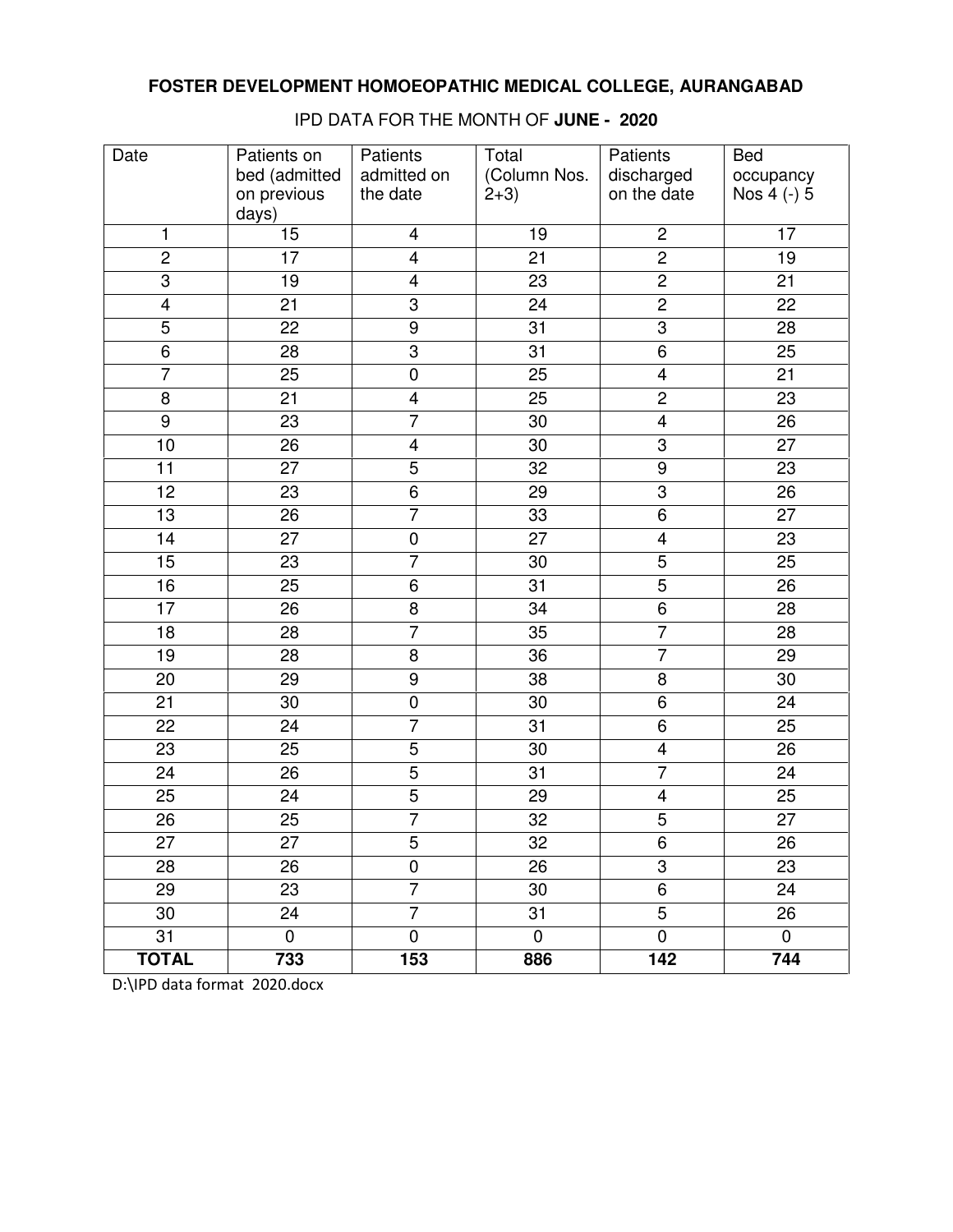| Date            | Patients on     | Patients                | Total           | Patients                | <b>Bed</b>      |
|-----------------|-----------------|-------------------------|-----------------|-------------------------|-----------------|
|                 | bed (admitted   | admitted on             | (Column Nos.    | discharged              | occupancy       |
|                 | on previous     | the date                | $2+3)$          | on the date             | Nos 4 (-) 5     |
|                 | days)           |                         |                 |                         |                 |
| 1               | 26              | 8                       | 34              | 8                       | 26              |
| $\overline{2}$  | 26              | $\overline{5}$          | $\overline{31}$ | $\overline{6}$          | 25              |
| $\overline{3}$  | 25              | $\overline{7}$          | $\overline{32}$ | 5                       | 27              |
| $\overline{4}$  | 27              | $\overline{8}$          | $\overline{35}$ | 7                       | 28              |
| $\overline{5}$  | 28              | $\pmb{0}$               | 28              | 6                       | 22              |
| 6               | 22              | 8                       | 30              | 6                       | 24              |
| $\overline{7}$  | 24              | $\overline{7}$          | 31              | $\overline{5}$          | 26              |
| 8               | 26              | $\overline{5}$          | 31              | $\overline{\mathbf{4}}$ | 27              |
| $\overline{9}$  | 27              | $\overline{5}$          | 32              | 6                       | 26              |
| 10              | $\overline{26}$ | $\overline{6}$          | $\overline{32}$ | $\overline{7}$          | $\overline{25}$ |
| $\overline{11}$ | $\overline{25}$ | $\overline{7}$          | $\overline{32}$ | $\overline{\mathbf{4}}$ | 28              |
| $\overline{12}$ | 28              | $\pmb{0}$               | 28              | 6                       | 22              |
| 13              | 22              | 8                       | 30              | 6                       | 24              |
| 14              | 24              | $\overline{7}$          | 31              | $\overline{9}$          | 22              |
| 15              | 22              | 6                       | 28              | $\overline{5}$          | 23              |
| 16              | 23              | $\overline{5}$          | 28              | $\overline{7}$          | 21              |
| $\overline{17}$ | 21              | $\overline{\mathbf{4}}$ | 25              | $\overline{3}$          | 22              |
| $\overline{18}$ | 22              | $\overline{3}$          | $\overline{25}$ | $\overline{5}$          | $\overline{20}$ |
| $\overline{19}$ | 20              | $\pmb{0}$               | 20              | $\overline{2}$          | 18              |
| 20              | 18              | $\overline{7}$          | 25              | $\overline{3}$          | 22              |
| 21              | 22              | 6                       | 28              | $\overline{\mathbf{4}}$ | 24              |
| 22              | 24              | 8                       | 32              | $\overline{6}$          | 26              |
| 23              | 26              | 6                       | 32              | 5                       | 27              |
| 24              | 27              | 6                       | 33              | 6                       | 27              |
| 25              | 27              | 5                       | 32              | $\overline{\mathbf{4}}$ | 28              |
| $\overline{26}$ | $\overline{28}$ | $\overline{0}$          | $\overline{28}$ | $\overline{3}$          | $\overline{25}$ |
| 27              | 25              | 8                       | 33              | 6                       | 27              |
| 28              | 27              | $\overline{7}$          | 34              | 6                       | 28              |
| 29              | 28              | 6                       | 34              | 5                       | 29              |
| 30              | 29              | 6                       | 35              | 6                       | 29              |
| 31              | 29              | 9                       | 38              | $\overline{7}$          | 31              |
| <b>TOTAL</b>    | 774             | 173                     | 947             | 168                     | 779             |

IPD DATA FOR THE MONTH OF **JULY - 2020**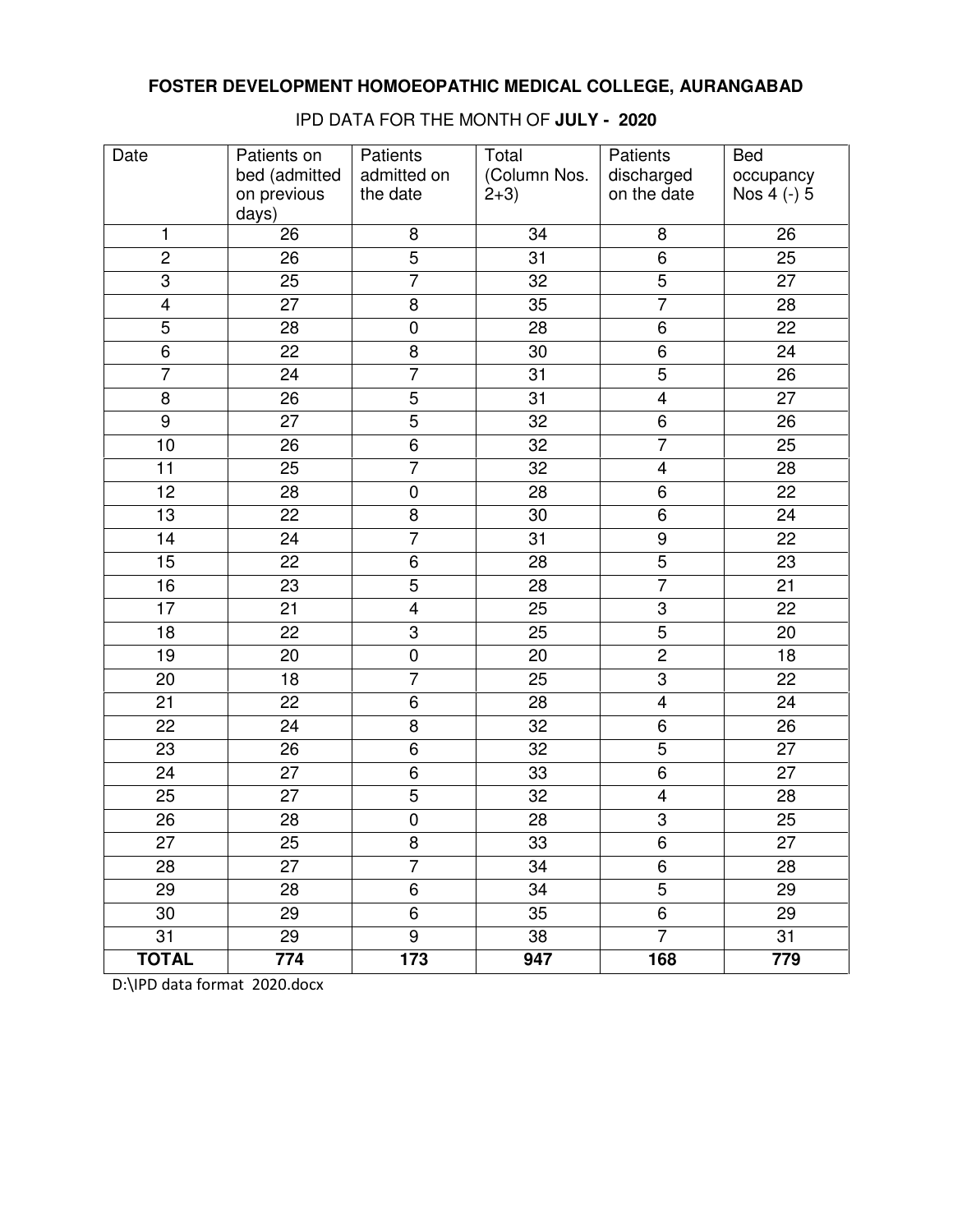| Date            | Patients on<br>bed (admitted<br>on previous | Patients<br>admitted on<br>the date | Total<br>(Column Nos.<br>$2+3)$ | Patients<br>discharged<br>on the date | <b>Bed</b><br>occupancy<br>Nos 4 (-) 5 |
|-----------------|---------------------------------------------|-------------------------------------|---------------------------------|---------------------------------------|----------------------------------------|
| 1               | days)<br>31                                 | $\pmb{0}$                           | 31                              | 3                                     | 28                                     |
| $\overline{2}$  | 28                                          | $\overline{0}$                      | $\overline{28}$                 | $\overline{3}$                        | $\overline{25}$                        |
| $\overline{3}$  | $\overline{25}$                             | 11                                  | $\overline{36}$                 | $\overline{4}$                        | $\overline{32}$                        |
| $\overline{4}$  | 32                                          | $\overline{9}$                      | $\overline{41}$                 | $\overline{7}$                        | $\overline{34}$                        |
| $\overline{5}$  | 34                                          | $\overline{9}$                      | 43                              | $\overline{9}$                        | 34                                     |
| $\,6$           | 34                                          | 10                                  | 44                              | 10                                    | 34                                     |
| $\overline{7}$  | 34                                          | $\overline{7}$                      | 41                              | 8                                     | 33                                     |
| $\,8\,$         | 33                                          | 8                                   | 41                              | 6                                     | $\overline{35}$                        |
| $\overline{9}$  | 35                                          | $\mathsf 0$                         | 35                              | $\overline{3}$                        | 32                                     |
|                 | $\overline{32}$                             | $\overline{8}$                      |                                 | $\overline{5}$                        | $\overline{35}$                        |
| 10              |                                             |                                     | 40                              | $\overline{7}$                        |                                        |
| 11              | 35                                          | $\boldsymbol{9}$                    | 44                              |                                       | 37                                     |
| 12              | 37                                          | $\overline{9}$                      | 46                              | $\overline{7}$                        | 39                                     |
| 13              | 39                                          | $\overline{7}$                      | 46                              | 6                                     | 40                                     |
| $\overline{14}$ | 40                                          | $\overline{7}$                      | 47                              | $\overline{6}$                        | 41                                     |
| 15              | 41                                          | $\pmb{0}$                           | 41                              | 3                                     | 38                                     |
| 16              | 38                                          | $\pmb{0}$                           | 38                              | $\overline{3}$                        | 35                                     |
| 17              | 35                                          | 10                                  | 45                              | $\overline{5}$                        | 40                                     |
| $\overline{18}$ | 40                                          | 10                                  | $\overline{50}$                 | $\overline{7}$                        | 43                                     |
| $\overline{19}$ | 43                                          | $\overline{9}$                      | 52                              | $\overline{7}$                        | 45                                     |
| 20              | 45                                          | $\overline{\infty}$                 | 53                              | $\overline{6}$                        | 47                                     |
| 21              | 47                                          | $\overline{9}$                      | 56                              | $\overline{5}$                        | 51                                     |
| 22              | 51                                          | $\mathbf 0$                         | 51                              | $\overline{3}$                        | 48                                     |
| 23              | 48                                          | $\pmb{0}$                           | 48                              | $\overline{5}$                        | 43                                     |
| 24              | 43                                          | $\overline{8}$                      | $\overline{51}$                 | $\overline{5}$                        | 46                                     |
| 25              | 46                                          | $\overline{8}$                      | 54                              | $\overline{9}$                        | 45                                     |
| $\overline{26}$ | 45                                          | 10                                  | 55                              | $\overline{7}$                        | 48                                     |
| 27              | 48                                          | 11                                  | 59                              | 10                                    | 49                                     |
| 28              | 49                                          | 8                                   | 57                              | 10                                    | 47                                     |
| 29              | 47                                          | 10                                  | 57                              | 9                                     | 48                                     |
| 30              | 48                                          | $\pmb{0}$                           | 48                              | $\overline{\mathbf{4}}$               | 44                                     |
| 31              | 44                                          | 9                                   | 53                              | 6                                     | 47                                     |
| <b>TOTAL</b>    | 1227                                        | 204                                 | 1431                            | 188                                   | 1243                                   |

IPD DATA FOR THE MONTH OF **AUGUST - 2020**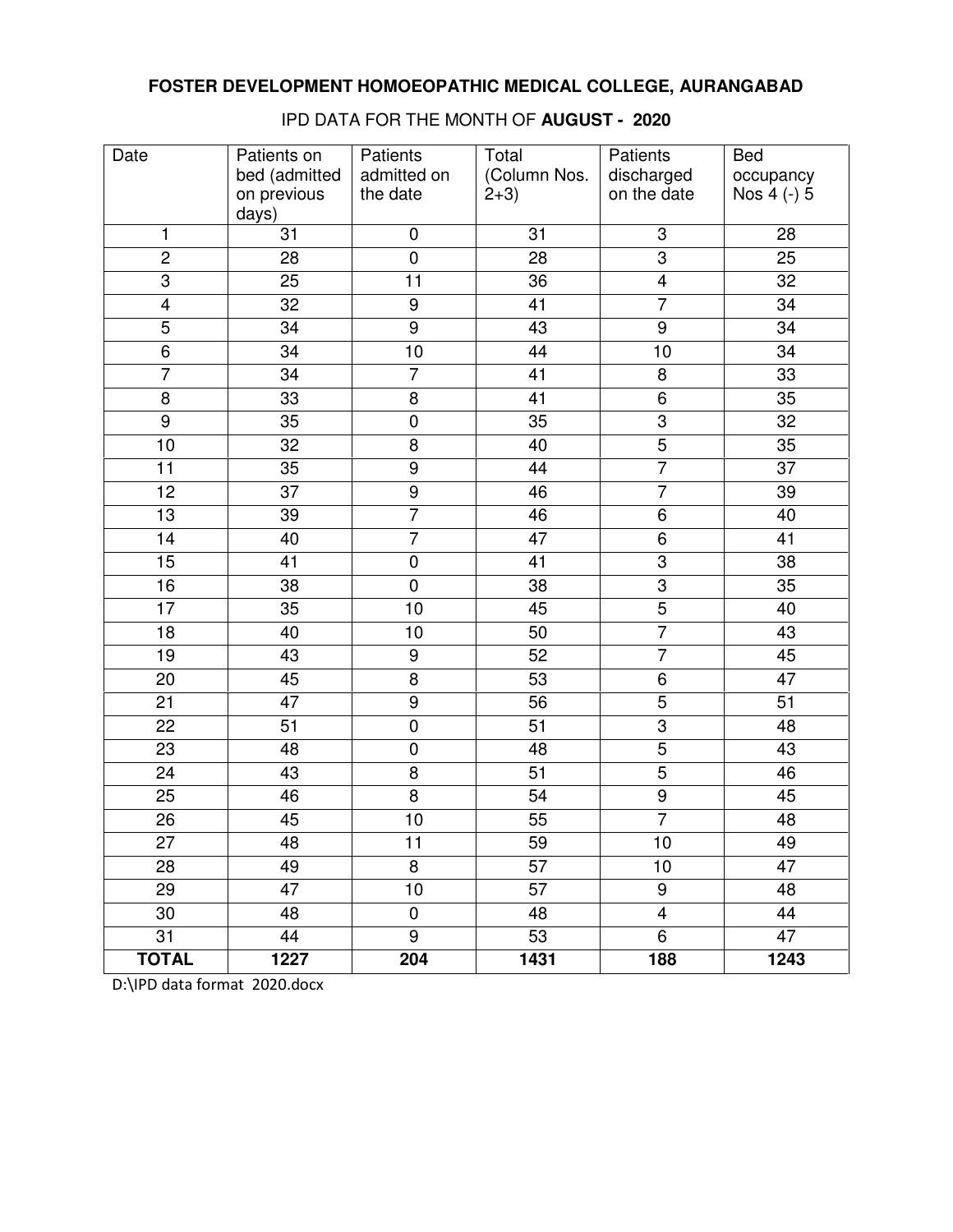| Date            | Patients on                  | Patients                | Total                  | Patients                  | <b>Bed</b>               |
|-----------------|------------------------------|-------------------------|------------------------|---------------------------|--------------------------|
|                 | bed (admitted<br>on previous | admitted on<br>the date | (Column Nos.<br>$2+3)$ | discharged<br>on the date | occupancy<br>Nos 4 (-) 5 |
|                 | days)                        |                         |                        |                           |                          |
| 1               | 47                           | 13                      | 60                     | 11                        | 49                       |
| $\overline{2}$  | 49                           | $\overline{12}$         | 61                     | $\overline{13}$           | 48                       |
| $\overline{3}$  | 48                           | 11                      | 59                     | $\overline{12}$           | 47                       |
| $\overline{4}$  | 47                           | $\overline{11}$         | $\overline{58}$        | 10                        | 48                       |
| $\overline{5}$  | 48                           | 12                      | 60                     | 12                        | 48                       |
| $\,6\,$         | 48                           | $\pmb{0}$               | 48                     | $\overline{5}$            | 43                       |
| $\overline{7}$  | 43                           | 11                      | 54                     | $\overline{9}$            | 45                       |
| $\,8\,$         | 45                           | 10                      | 55                     | $\overline{7}$            | 48                       |
| $\overline{9}$  | 48                           | 11                      | 59                     | 10                        | 49                       |
| 10              | 49                           | $\overline{12}$         | 61                     | 13                        | 48                       |
| 11              | 48                           | 12                      | 60                     | $\overline{11}$           | 49                       |
| 12              | 49                           | 13                      | 62                     | 14                        | 48                       |
| 13              | 48                           | $\pmb{0}$               | 48                     | $\overline{\mathbf{4}}$   | 44                       |
| $\overline{14}$ | 44                           | $\overline{9}$          | 53                     | $\overline{7}$            | 46                       |
| 15              | 46                           | $\boldsymbol{9}$        | 55                     | 8                         | 47                       |
| 16              | 47                           | 10                      | 57                     | $\overline{9}$            | 48                       |
| 17              | 48                           | 11                      | 59                     | 11                        | 48                       |
| $\overline{18}$ | 48                           | 10                      | $\overline{58}$        | $\overline{9}$            | 49                       |
| $\overline{19}$ | 49                           | $\overline{12}$         | 61                     | 10                        | $\overline{51}$          |
| 20              | 51                           | $\pmb{0}$               | $\overline{51}$        | 6                         | 45                       |
| 21              | 45                           | $\overline{9}$          | 54                     | $\overline{7}$            | 47                       |
| 22              | 47                           | 10                      | $\overline{57}$        | $\overline{8}$            | 49                       |
| 23              | 49                           | 10                      | 59                     | $\overline{9}$            | 50                       |
| 24              | 50                           | 11                      | 61                     | 13                        | 48                       |
| 25              | 48                           | 11                      | 59                     | 12                        | 47                       |
| $\overline{26}$ | $\overline{47}$              | $\overline{11}$         | $\overline{58}$        | 10                        | 48                       |
| 27              | 48                           | $\pmb{0}$               | 48                     | $\overline{\mathbf{4}}$   | 44                       |
| 28              | 44                           | 12                      | 56                     | 8                         | 48                       |
| 29              | 48                           | 10                      | 58                     | 11                        | 47                       |
| 30              | 47                           | 13                      | 60                     | 10                        | 50                       |
| <b>TOTAL</b>    | 1423                         | 286                     | 1709                   | 283                       | 1426                     |

IPD DATA FOR THE MONTH OF **SEPTEMBER - 2020**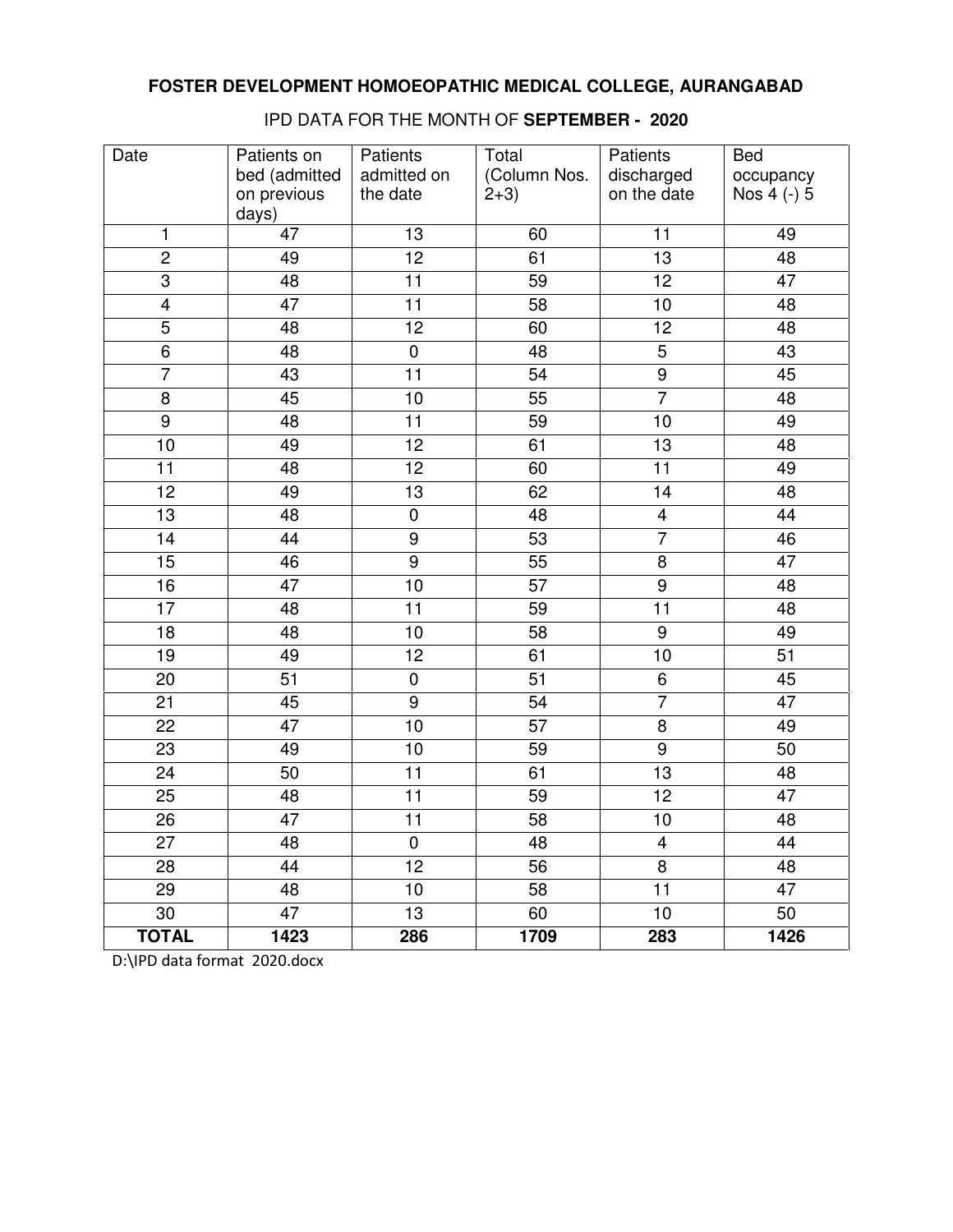| Date            | Patients on<br>bed (admitted<br>on previous | Patients<br>admitted on<br>the date | Total<br>(Column Nos.<br>$2+3)$ | Patients<br>discharged<br>on the date | <b>Bed</b><br>occupancy<br>Nos 4 (-) 5 |
|-----------------|---------------------------------------------|-------------------------------------|---------------------------------|---------------------------------------|----------------------------------------|
|                 | days)                                       |                                     |                                 |                                       |                                        |
| 1               | 50                                          | 11                                  | 61                              | 10                                    | 51                                     |
| $\overline{2}$  | $\overline{51}$                             | $\overline{0}$                      | $\overline{51}$                 | $\overline{7}$                        | 44                                     |
| $\overline{3}$  | 44                                          | $\overline{15}$                     | $\overline{59}$                 | 10                                    | 49                                     |
| $\overline{4}$  | 49                                          | $\overline{0}$                      | 49                              | $\overline{5}$                        | 44                                     |
| $\overline{5}$  | 44                                          | 11                                  | 55                              | 10                                    | 45                                     |
| $\overline{6}$  | 45                                          | $\overline{9}$                      | 54                              | $\overline{7}$                        | 47                                     |
| $\overline{7}$  | 47                                          | 10                                  | 57                              | 10                                    | 47                                     |
| 8               | 47                                          | $\overline{9}$                      | 56                              | $10$                                  | 46                                     |
| $\overline{9}$  | 46                                          | 10                                  | 56                              | 9                                     | 47                                     |
| 10              | 47                                          | $\overline{12}$                     | 59                              | 10                                    | 49                                     |
| 11              | 49                                          | $\pmb{0}$                           | 49                              | 4                                     | 45                                     |
| 12              | 45                                          | 11                                  | 56                              | 8                                     | 48                                     |
| 13              | 48                                          | 11                                  | 59                              | 10                                    | 49                                     |
| 14              | 49                                          | 10                                  | 59                              | $\boldsymbol{9}$                      | 50                                     |
| 15              | 50                                          | 11                                  | 61                              | 12                                    | 49                                     |
| 16              | 49                                          | 11                                  | 60                              | 12                                    | 48                                     |
| 17              | 48                                          | 12                                  | 60                              | 9                                     | 51                                     |
| $\overline{18}$ | $\overline{51}$                             | $\overline{0}$                      | $\overline{51}$                 | $\overline{6}$                        | $\overline{45}$                        |
| $\overline{19}$ | 45                                          | $\overline{11}$                     | $\overline{56}$                 | $\overline{7}$                        | 49                                     |
| 20              | 49                                          | 10                                  | 59                              | 12                                    | 47                                     |
| 21              | 47                                          | 12                                  | 59                              | 12                                    | 47                                     |
| 22              | 47                                          | 13                                  | 60                              | 13                                    | 47                                     |
| 23              | 47                                          | 12                                  | 59                              | 11                                    | 48                                     |
| 24              | 48                                          | 12                                  | 60                              | 11                                    | 49                                     |
| 25              | 49                                          | $\pmb{0}$                           | 49                              | $\overline{5}$                        | 44                                     |
| $\overline{26}$ | $\overline{44}$                             | $\overline{14}$                     | $\overline{58}$                 | $\overline{10}$                       | 48                                     |
| 27              | 48                                          | 13                                  | 61                              | 11                                    | 50                                     |
| 28              | 50                                          | 11                                  | 61                              | 13                                    | 48                                     |
| 29              | 48                                          | 13                                  | 61                              | 13                                    | 48                                     |
| 30              | 48                                          | 12                                  | 60                              | 13                                    | 47                                     |
| 31              | 47                                          | 13                                  | 60                              | 11                                    | 49                                     |
| <b>TOTAL</b>    | 1476                                        | 299                                 | 1775                            | 300                                   | 1475                                   |

IPD DATA FOR THE MONTH OF **OCTOBER - 2020**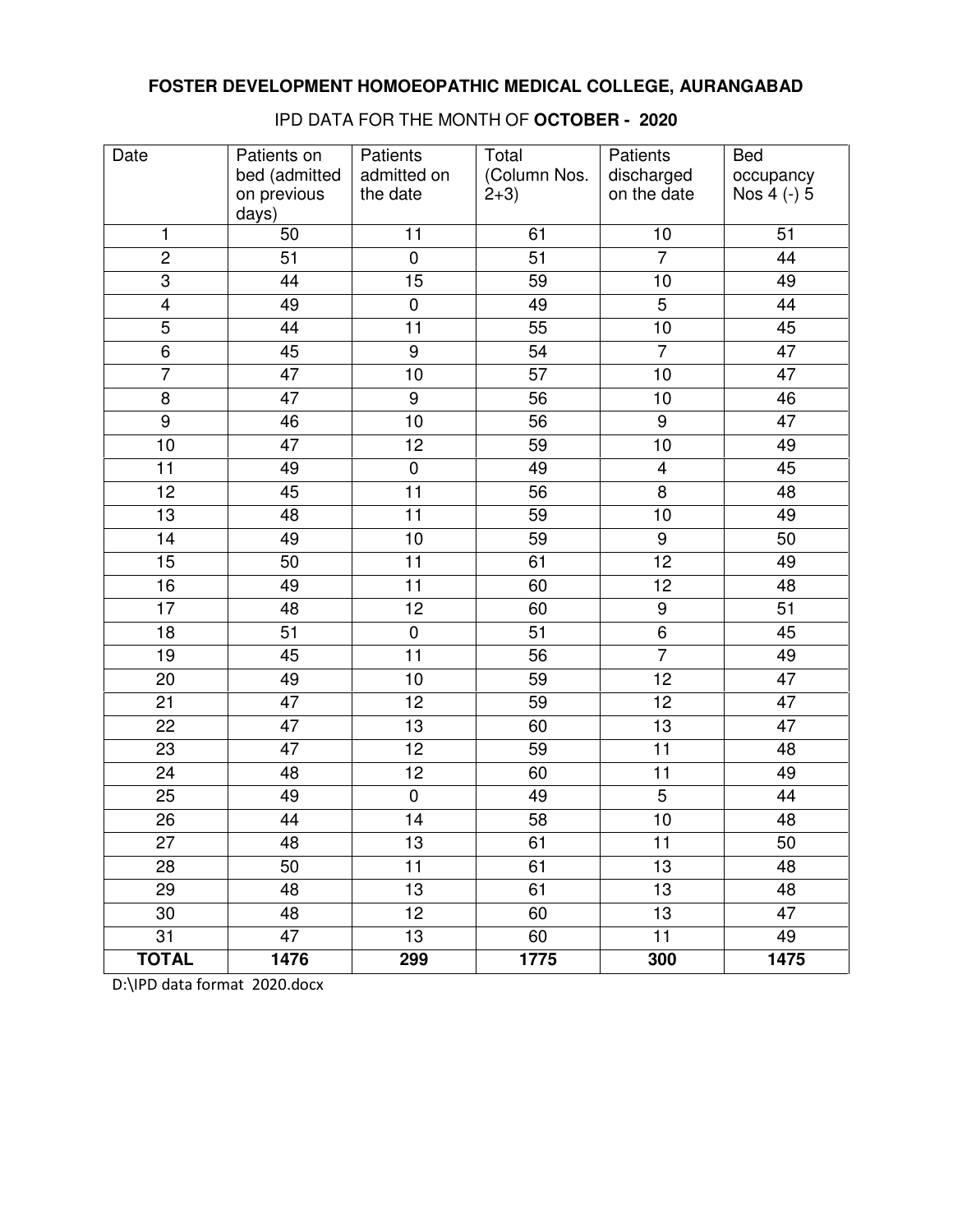| Date            | Patients on<br>bed (admitted | Patients<br>admitted on | Total<br>(Column Nos. | Patients<br>discharged  | <b>Bed</b><br>occupancy |
|-----------------|------------------------------|-------------------------|-----------------------|-------------------------|-------------------------|
|                 | on previous<br>days)         | the date                | $2+3)$                | on the date             | Nos 4 (-) 5             |
| 1               | 49                           | $\pmb{0}$               | 49                    | 4                       | 45                      |
| $\overline{2}$  | 45                           | $\overline{10}$         | $\overline{55}$       | $\overline{8}$          | $\overline{47}$         |
| $\overline{3}$  | 47                           | 11                      | $\overline{58}$       | $\overline{9}$          | 49                      |
| $\overline{4}$  | 49                           | $\overline{13}$         | 62                    | $\overline{12}$         | 50                      |
| $\overline{5}$  | 50                           | 11                      | 61                    | 12                      | 49                      |
| $\overline{6}$  | 49                           | 12                      | 61                    | $\overline{13}$         | 48                      |
| $\overline{7}$  | 48                           | 13                      | 61                    | 10                      | 51                      |
| $\,8\,$         | 51                           | $\pmb{0}$               | 51                    | 6                       | 45                      |
| $\overline{9}$  | 45                           | 13                      | 58                    | $\overline{11}$         | 47                      |
| 10              | $\overline{47}$              | $\overline{11}$         | 58                    | $\overline{12}$         | 46                      |
| 11              | 46                           | 12                      | 58                    | $\overline{11}$         | 47                      |
| 12              | 47                           | $\overline{12}$         | 59                    | 11                      | 48                      |
| 13              | 48                           | 11                      | 59                    | $\overline{7}$          | 52                      |
| $\overline{14}$ | 52                           | $\overline{0}$          | 52                    | $\overline{6}$          | 46                      |
| 15              | 46                           | $\pmb{0}$               | 46                    | $\overline{\mathbf{4}}$ | 42                      |
| 16              | 42                           | $\boldsymbol{0}$        | 42                    | $\overline{5}$          | 37                      |
| 17              | 37                           | 12                      | 49                    | $\overline{7}$          | 42                      |
| $\overline{18}$ | 42                           | $\overline{9}$          | $\overline{51}$       | $\overline{6}$          | $\overline{45}$         |
| $\overline{19}$ | $\overline{45}$              | $\overline{11}$         | $\overline{56}$       | $\overline{9}$          | $\overline{47}$         |
| 20              | 47                           | 11                      | 58                    | 10                      | 48                      |
| 21              | 48                           | 11                      | 59                    | 11                      | 48                      |
| 22              | 48                           | $\overline{0}$          | 48                    | $\overline{4}$          | 44                      |
| 23              | 44                           | 10                      | 54                    | 8                       | 46                      |
| 24              | 46                           | 12                      | 58                    | 10                      | 48                      |
| 25              | 48                           | 13                      | 61                    | 13                      | 48                      |
| $\overline{26}$ | 48                           | 10                      | $\overline{58}$       | $\overline{11}$         | 47                      |
| 27              | 47                           | 12                      | 59                    | 11                      | 48                      |
| 28              | 48                           | 11                      | 59                    | 10                      | 49                      |
| 29              | 49                           | $\pmb{0}$               | 49                    | $\overline{c}$          | 47                      |
| 30              | 47                           | $\pmb{0}$               | 47                    | 3                       | 44                      |
| <b>TOTAL</b>    | 1405                         | 251                     | 1656                  | 256                     | 1400                    |

IPD DATA FOR THE MONTH OF **NOVEMBER - 2020**